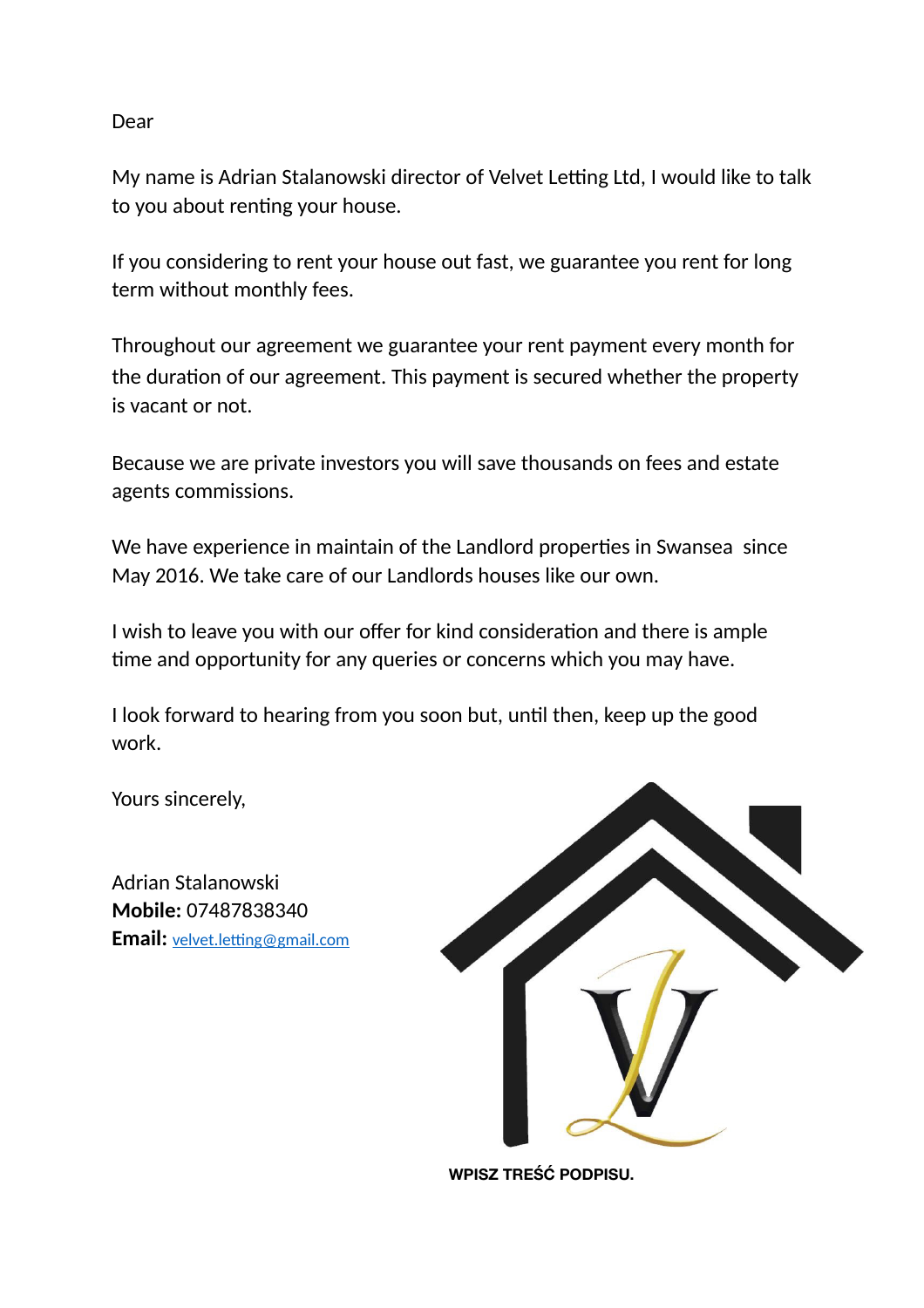## **LANDLORD DO NOT LOOSE YOUR MONEY**

## **GROSS or NET rental income**

Naturally, some landlords tend to focus on only their **estimated GROSS rental income**, so we aim to provide an example of the associated costs incurred in running property.

The example below represents a hypothetical house. These figures are not intended to mislead, they are merely listed to raise an awareness for a fair comparison.

The age, location and size of a property and the type of tenants can result in varying figures, which only the landlord will best understand.

Please apply your own figures, taking into consideration the additional notes made below the calculation.

Using an Agency **Our Offer** 

Gross Rental Income £ 900 (a) Management Fee @ 10% £ 90- (b) Voids @ 8.3% £ 74.70- (c) Maintenance @ 10% £ 90- (d) Annual Costs £ 100.-

Gross Rental Income £ 7**00** (a) Management Fee @ 0.00 (b) Voids @ 0.00 (c) Maintenance @ 0.00 (d) Annual Costs  $\epsilon$  0.00 ------------------------------------------

Net Income: £ 545.30

------------------------------------------

Net Income: £ 700

*(a) Self-managing your property? Have you considered what your time and stress is worth?* 

*(b) Based upon the property being empty for 1 month per year.* 

*(c) This could vary wildly, depending upon your tenants, the property's age and pure luck! (d) Based only upon 1 month's rent for an annual tenant find, divided by 12 months. Does not include inventories, renewals, deposit registrations, etc.* 

# **Other Considerations**

- What if just one of your tenants were to go into arrears? Have you considered the loss of income, the court costs, the stress and your time?
- What happens when you need to refurbish your property?
- Who is going to manage it and what cost or time will this involve?
- Is the fluctuation in your net profit difficult and stressful to estimate each month? Wouldn't you prefer to know exactly what's coming into your bank account each month, without any surprises?